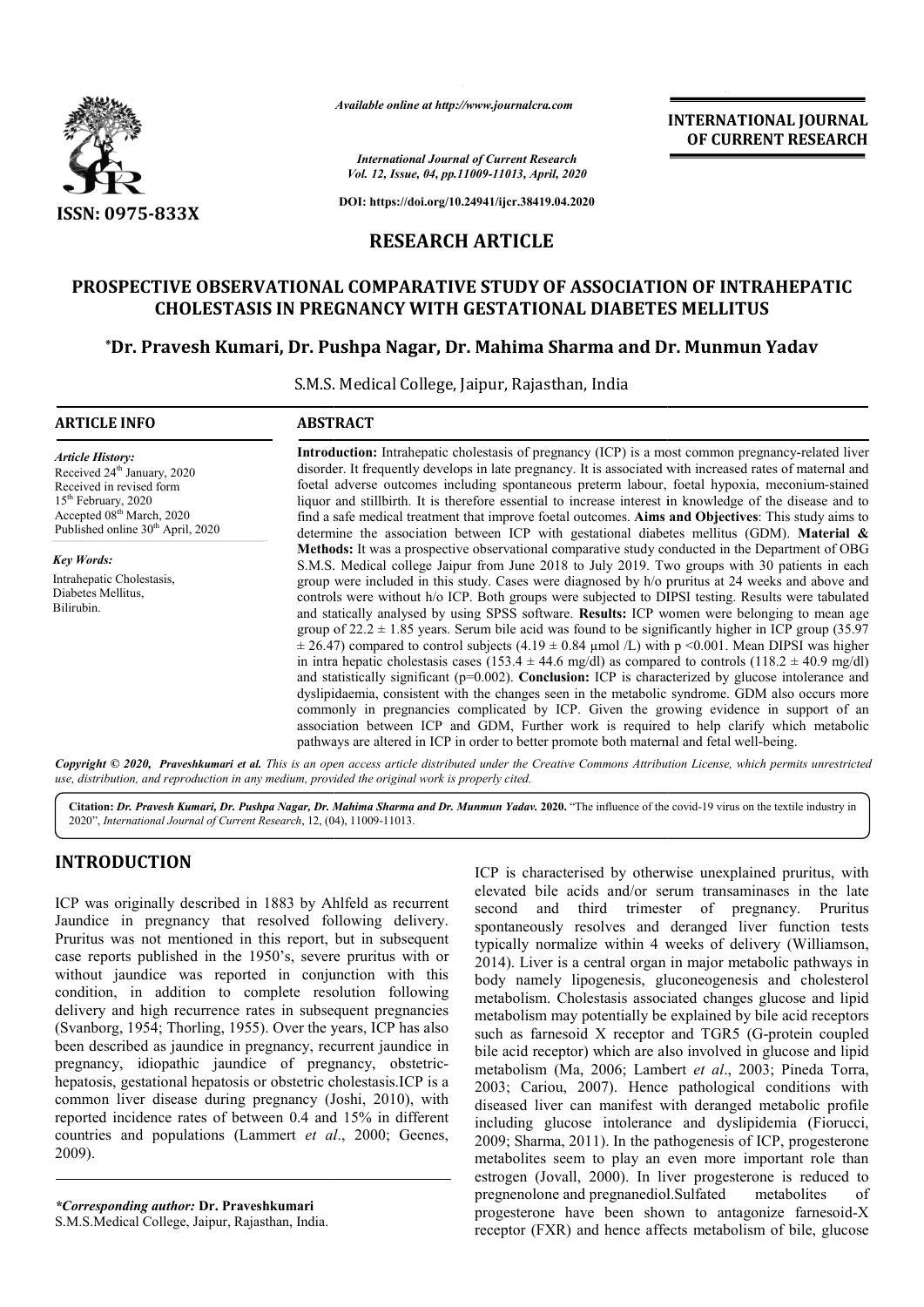and lipids (Glantz, 2008; Abu-Hayyeh, 2013). The mechanism of changes in glucose metabolism may potentially be related to reduced activity of FXR which influences glucose, lipid and bile acid homeostasis. As mentioned above ICP patients have downregulated FXR function due to antagonism by sulfated progesterone metabolites. Physiologically, primary bile acidscholic acid and chenodeoxycholic acid, suppress the expression of key enzymes involved in gluconeogenesis by interaction with FXR (Ma, 2006). Additionally bile acids have recently been reported to act synergistically with glucose to promote  $\beta$ -cell insulin secretion (Seyer, 2013; Shen *et al.*, 2008), as well as induce expression of insulin-regulated glucose transporter GLUT-4 through FXR mediated pathways (Roberts, 211). Disruption in these homeostatic pathways may promote impaired glucose tolerance observed in ICP.

**Aims and objectives:** To determine association between intrahepatic cholestasis of pregnancy (ICP) with gestational diabetes mellitus (GDM).

## **MATERIAL AND METHOD**

This is prospective observational comparative study, conducted in department of Obstetrics and Gynaecology, S.M.S. Medical College and attached group of hospitals, Jaipur from June 2018 to June 2019. Cases included in the study were the women diagnosed with intra-hepatic cholestasis of pregnancy. Similar Age, BMI and gestation matched pregnant females without intra-hepatic cholestasis of pregnancy were included in control group. Sample size is calculated at 80% study power and alpha error of 0.05%, assuming 30% GDM in pregnancy with ICP and 0.01% GDM in pregnancy without ICP as per results of the seed article (Marcus G Martineau, 2015). Following above assumption 22 pregnant females with ICP and 22 pregnant females without ICP are required for this study. It is further enhanced and rounded off to 30 patients in each group as the final sample size for present study expecting 30% drop outs / lost to follow up.

#### **Inclusion Criteria**

- Women admitted in hospital with singleton pregnancy.
- Age group: 20-25 years.
- Gestational age:24 weeks to term
- BMI: 18.5 -24.9kg/m²

#### **Exclusion Criteria**

- Other causes of hepatic dysfunction
- Preeclampsia
- HELLP syndrome
- Acute fatty liver of pregnancy
- Primary biliary cirrhosis
- Active viral hepatitis
- USG abnormality suggesting any biliaryobstruction
- History of previous gestational or pre-conceptional diabetes.
- Use of oral/intramuscular steroids, calcineurin inhibitors, beta blockers.
- Multiple gestation.

Pregnant women with history of pruritus at 24 weeks and above, and fulfilling the inclusion criteria, were included in case group and subjected to testing of serum bile acids and liver transaminases. ICP was diagnosed if the serum bile acid level is > 10μmol/L and SGOT /SGPT (more than twice the normal) are elevated<sup>34</sup>. Control subjects were matched for BMI ( $\pm 3.0 \text{kg/m}^2$ ), maternal age ( $\pm 2$  years), gestational age ( $\pm 2$ weeks).Both groups were subjected to DIPSI testing with 75 gm oral glucose and results obtained after 2hours. Results were collected and statistical analysis was done, as mentioned in flow chart.



**Figure 1. Flowchart showing Method Algorithm**

#### **Statistical Analysis**

Data collected was entered in MS Excel sheet. Continuous variables were summarized as Mean and Standard Deviation, whereas nominal / categorical variables as percentage and proportions. Unpaired t test was used for analysis of continuous variables whereas chi square test / Fischer exact test was be used for categorical or nominal variables. P value < 0.05 was taken as significant. MEDCALC 16.4 version statistical software was used for all statistical calculations.

### **RESULTS**

The mean age of intra hepatic cholestasis cases was  $22.2 \pm$ 1.85 years, while that of control group was  $22.83 \pm 1.76$  years with no significant difference was seen (p=0.179). Most of the cases(66.7%) and controls(63.3%) were of Muslim religion (p=1.000).70% of pregnant women with intrahepatic cholestas is were from urban area whereas 53.3% of pregnant women without intrahepatic cholestasis belonged to urban area.Majority of pregnant women with intrahepatic cholestasis and pregnant women without cholestasis (43.3% both) were literate with secondary education, while 10% of subjects in both groups were illiterate. Majority of cases (50%) were primigravida followed by second gravida (30%). Majority of controls  $(43.3\%)$  were second gravida (p value =0.177). Mean BMI of intra hepatic cholestasis cases was  $22.98 \pm 1.36$  Kg/m<sup>2</sup>  $(19.6 - 24.8 \text{ Kg/m}^2)$ , while among controls the mean BMI was  $23.25 \pm 0.96$  Kg/m<sup>2</sup> (20.7 – 24.6 Kg/m<sup>2</sup>) (p=0.371). Pruritus was found in all cases with intrahepatic cholestasis while icterus was found only in 16.7% these cases. The liver enzymes were slightly higher in intra hepatic cholestasis cases as compared to controls, but this difference was not found to be statistically significant ( $p>0.05$ ), as seen in Table 1.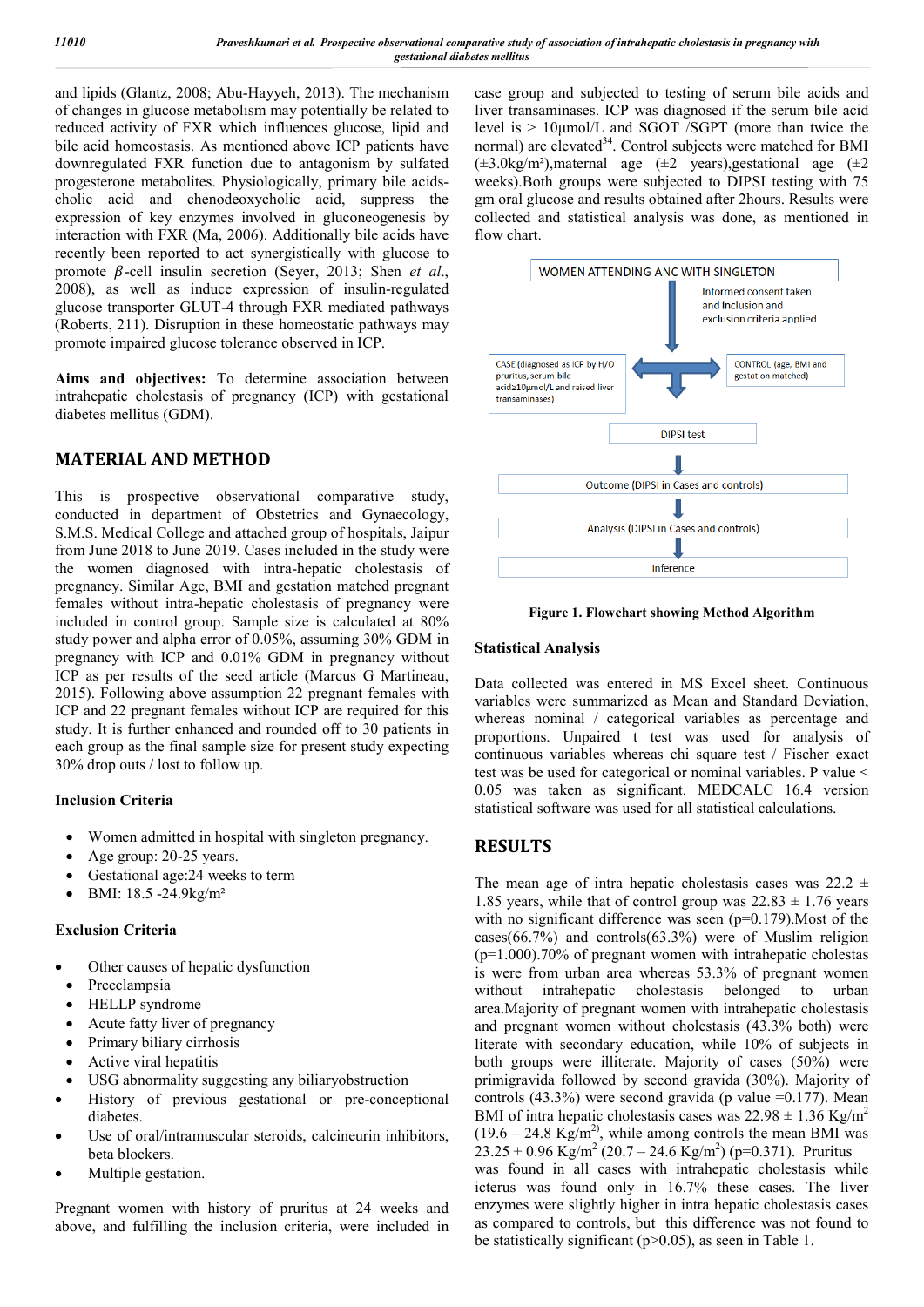|                          | CASE              | <b>CONTROL</b>   | $\overline{P}$ - Value |
|--------------------------|-------------------|------------------|------------------------|
| AGE (Mean +/- SD)        | $22.2 \pm 1.85$   | $22.83 \pm 1.76$ | $p = 0.179$            |
| BMI (Mean +/- SD)        | $22.98 \pm 1.36$  | $23.25 \pm 0.96$ | $p = 0.371$            |
| RELIGION (%)             |                   |                  | $p=1.000$              |
| Muslims                  | 66.7              | 63.3             |                        |
| Non Muslims              | 33.3              | 36.7             |                        |
| RESIDENCE (%)            |                   |                  | $p = 0.288$            |
| Rural                    | 30                | 38.3             |                        |
| Urban                    | 70                | 61.7             |                        |
| Education(%)             |                   |                  | $p = 0.391$            |
| Illiterate               | 10                | 10               |                        |
| primary                  | 20                | 36.7             |                        |
| Secondary                | 43.3              | 43.3             |                        |
| Graduate / PG            | 26.7              | 10.0             |                        |
| Gravida $(\%)$           |                   |                  | $p = 0.177$            |
| Primigravida             | 50                | 26.7             |                        |
| Second Gravida           | 30                | 43.3             |                        |
| >2 Gravida               | 20                | 30               |                        |
| Gestational age $(\% )$  |                   |                  | $p = 0.684$            |
| $<$ 34 weeks             | 16.7              | 13.3             |                        |
| $34 - 37$ weeks          | 60                | 53.3             |                        |
| $>37$ weeks              | 23.3              | 33.3             |                        |
| Clinical features        |                   |                  |                        |
| Pruritus $(\% )$         | 100               |                  |                        |
| Icterus $(\% )$          | 16.7              |                  |                        |
| Lab Investigations       |                   |                  |                        |
| TotalBilirubin           | $0.8 \pm 0.4$     | $0.8 \pm 0.5$    | 0.645                  |
| <b>DirectBilirubin</b>   | $0.3 \pm 0.2$     | $0.3 \pm 0.2$    | 0.248                  |
| IndirectBilirubin        | $0.5 \pm 0.2$     | $0.5 \pm 0.3$    | 0.964                  |
| $SGOT$ (U/L)             | $77.2 \pm 70.1$   | $70 \pm 81.5$    | 0.718                  |
| SGPT (U/L)               | $113 \pm 128.5$   | $85.8 \pm 100.3$ | 0.366                  |
| Bile Acid Level (µmol/L) | $35.97 \pm 26.47$ | $4.19 \pm 0.84$  | P < 0.001              |
| $(Mean +/- SD)$          |                   |                  |                        |
| DIPSI values $(mg/dL)$   | $153.4 \pm 44.6$  | $118.2 \pm 40.9$ | $p = 0.002$            |
| $(Mean +/- SD)$          |                   |                  |                        |
| DIPSI $(\% )$            |                   |                  | P < 0.001              |
| $\geq$ 140 mg/dL         | 73.3              | 26.7             |                        |
| $<$ 140 mg/dL            | 26.7              | 73.3             |                        |

|  |  |  |  | Table 1. Demographic features, Clinical features and Lab Investigations |
|--|--|--|--|-------------------------------------------------------------------------|
|  |  |  |  |                                                                         |

The liver transaminases were raised in cases (SGOT was twice the normal in 70% cases & SGPT was twice the normal in 73.3% cases), while among controls none of the subjects had SGOT or SGPT raised to twice the normal value. This difference in SGOT and SGPT level between the two groups was found to be statistically significant (p value  $\leq 0.001$ ). However, no significant difference with respect to serum bilirubin level was found between case and control groups. The serum bile acids was found to be significantly higher in ICP group  $(35.97 \pm 26.47)$  compared to control subjects  $(4.19)$  $\pm$  0.84 µmol /L) with p <0.001. The mean DIPSI values were higher in intra hepatic cholestasis cases (153.4  $\pm$  44.6 mg/dL) as compared to controls (118.2  $\pm$  40.9 mg/dL), this difference was found to be statistically significant ( $p=0.002$ ).

#### **DISCUSSION**

In our study, we investigated association of intrahepatic cholestasis of pregnancy with gestational diabetes mellitus. Both the groups were matched in the socio- demographic profile. The mean age of intra hepatic cholestasis cases was  $22.2 \pm 1.85$  years, while that of control group was  $22.83 \pm 1.76$ years. In a similar study done by Martineau *et al* (2014), mean age of ICP was more than 28.4 years. This could be because of early age at first child birth in Indian population. In our study,70% of pregnant women with intrahepatic cholestasis were from urban area whereas 53.3% of pregnant women without intrahepatic cholestasis belonged to the urban area with no significant difference. This finding was consistent with results of study done by Antony T. Dann *et al*  $(2006)^{22}$  and Martineau *et al* (2014) in a study done by Antony T.

Dann *et al*  $(2006)^{22}$ , in the intrahepatic cholestasis of pregnancy group, the mean maternal age ( $\pm$  standard deviation) was 31  $\pm$ 5 years, with the median gestation at diagnosis being  $33 + 4$ weeks (range  $12 + 0$  to  $40 + 5$ ) weeks and the onset of pruritus occurred at 30 (range 4–39) weeks, as recalled by women at the time of recruitment. These findings were consistent with our study. Pruritus was found in all cases with intrahepatic cholestasis while icterus was found only in 16.7% of these cases. This was in accordance to the study done by Martineau *et al* (2014). In our study, the levels of liver enzymes were slightly higher in the intra hepatic cholestasis cases as compared to the controls but not statistically significant  $(p>0.05)$ . This result was consistent with the study done by Martineau et al (2014)<sup>21</sup>, in which abnormal liver enzymes were present in the cases as compared to the controls {in cases ALT (mean -129U/l), (median range 83[11-886])}. In another study done by Agata Majewska *et al* (2019), the mean transaminases levels (ALT and AST) showed no significant difference between non-GDM and GDM group (ALT: 194.35 vs 147.77, p = 0.27; AST: 110.2 vs 78.07, p = 0.12). Martineau *et al* (2014) studied that the serum bile acids were in the range of (4-249 mmol/L) with mean value of 40 mmol/L). These findings were consistent with the observations in our study as serum bile acids were found to be significantly higher in the ICP group  $(35.97 \pm 26.47)$  as compared to the control subjects (4.19  $\pm$  0.84 µmol /L) with p <0.001. We observed that the mean DIPSI values (single step with 75 gm glucose) were higher in the intra hepatic cholestasis cases  $(153.4 \pm 44.6$ mg/dl) as compared to the controls  $(118.2 \pm 40.9 \text{ mg/dl})$  $(p=0.002)$ , which is similar to the observations obtained by Marcus *et al* (2015) (metabolic profile in ICP)as maternal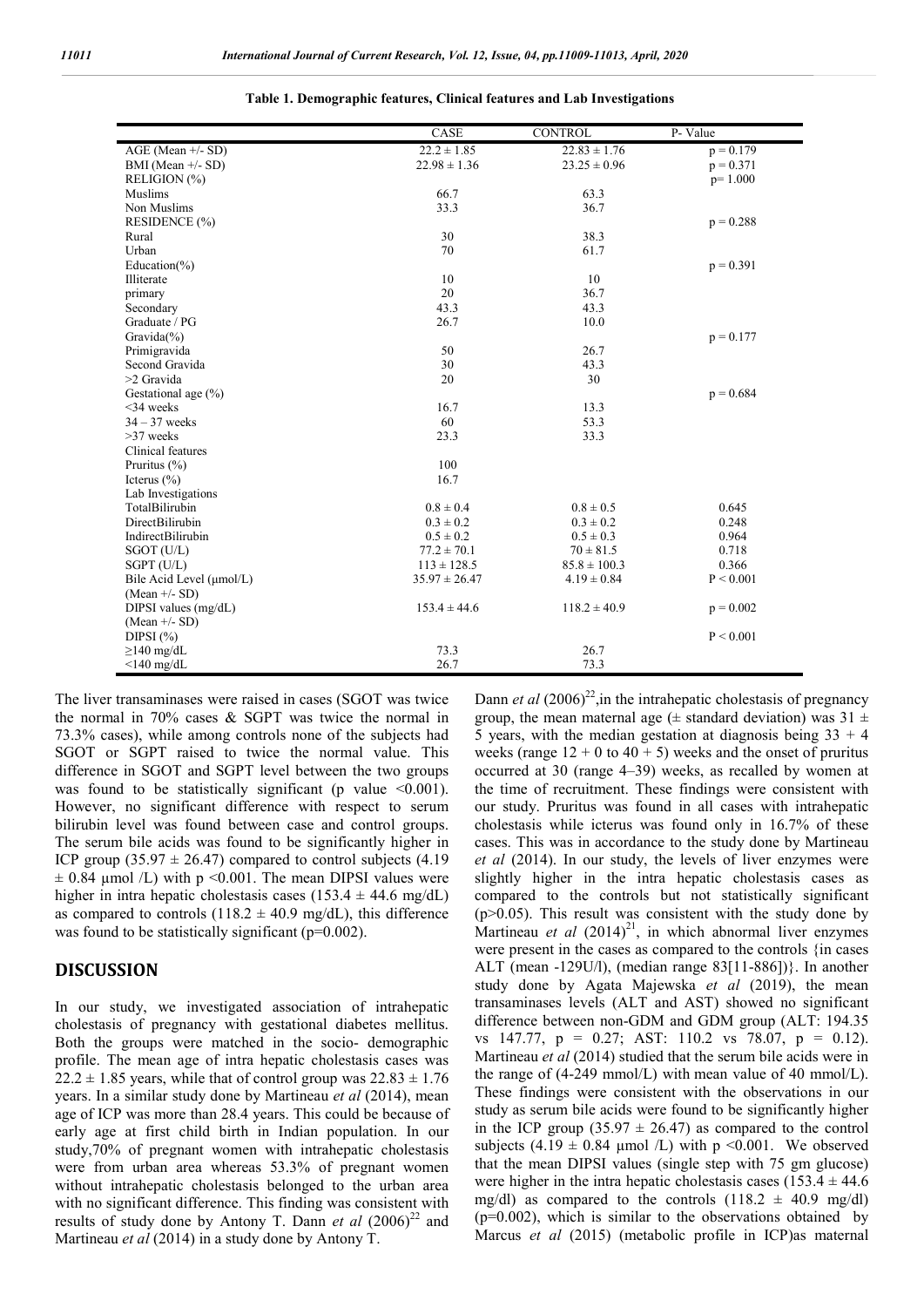blood glucose concentrations were significantly increased in ICP using ambulatory CGM (P < 0.005) and following a GTT  $(P < 0.005)$  in their study. Similarly, a study conducted by Gulenay Gencosmanoglu Turkmen *et al*. (2019) was also consistent with our study. They observed that the mean 50-gm GCT values were significantly higher in the pregnant women with ICP compared to the healthy controls  $(128.7\pm 28.2,$ 106.6 $\pm$ 27.0; p <0.0001) and it was slightly higher in women with severe disease than women with mild disease  $(132.7\pm30.1, 125.5\pm26.5; p=0.26)$ . In our study, we observed that the DIPSI values (single step with 75 gm glucose using  $\ge$ /=140 mg/dL as cut-off) was positive in 73.3 % of the cases whereas, only 26.7% of the controls were found to have positive DIPSI values. Similar study done by Martineau, Christina Raker *et al*. (2014) showed that compared to the control group the incidence of GDM in pregnancies complicated by ICP was  $13.6\%$  (OR 1.68 CI1.04–2.72, p = 0.03). When the ICP group was divided into women in whom GDM screening was performed before and after adiagnosis of ICP, the incidence of GDM was found to be 13.4% in the cases screened before they developed ICP (OR 1.66 CI 0.89– 3.10,  $p = 0.11$ ), rising to 30% (OR 4.69 CI 1.98–11.1,  $p =$ 0.0002) following the onset of cholestasis . The statistically significant associationbetween ICP and GDM in the group as a whole remained afteradjustment for racial group, a variable known to influence the riskof both ICP and GDM, (unadjusted OR 1.68 95% CI 1.04–2.72,p = 0.03 vs. adjusted OR 1.69 95% CI 1.04–2.75,  $p = 0.03$ ).

#### **Conclusion**

ICP is a pregnancy specific disorder which typically commences in the late second or third trimester and resolve after delivery. It is characterized by mild to severe pruritus, without any specific dermatologic features, elevated liver enzymes and increased serum bile acids. The etiology of ICP is still not completely explicit. Pathogenesis includes a combination of hormonal and environmental factors superimposing on a genetic predisposition. During recent years ICP is recognized to be associated with an abnormal metabolic profile, including glucose intolerance and dyslipidemia although it is considered to be secondary to aberrant bile acid homeostasis. Total serum bile acids typically peak 30–90 minutes after meals. The criteria for diagnosing ICP are subjective & there are no current uniform criteria for the diagnosis of ICP. Most studies use elevated serum bile acids or serum transaminase levels combined with pruritus during pregnancy; however, the serum bile acids may not necessarily be elevated at the time of a blood drawn due to fasting versus non fasting state and there may be a greater rise towards the later weeks of pregnancy. The turnaround time for receiving the laboratory results may be 1–2 weeks, making it an impractical tool for immediate risk stratification. In present study, gestational diabetes mellitus was found to be associated with ICP. Hence, DIPSI values and should be estimated in ICP women. Large scale clinical trials are required to discover which metabolic pathways are altered in ICP. Due to limitation of time, the study sample size was small. For more conclusive evidence, larger number of cases need to be studied. The study was done at Tertiary Care Hospital; thus, it is not representative of the whole population .More multi-centric trials need to be done.

## **REFERENCES**

- Abu-Hayyeh S., Papacleovoulou G., Lovgren-Sandblom A. *et al*., 2013. Intrahepatic cholestasis of pregnancy levels of sulfated progesterone metabolites inhibit farnesoid X receptor resulting in a pro-cholestatic phenotype. *Hepatology.,* 57:716–72.
- Agata Majewska, Intrahepatic cholestasis of pregnancy associated with gestational diabetes, retrospective study. DOI: 10.5603/GP.2019.0079
- Anthony T. Dann, 2006. Plasma Lipid Profiles of Women With Intrahepatic Cholestasis of Pregnancy (ObstetGynecol; 107:106–14).
- Cariou B., Staels B. 2007. FXR: a promising target for the metabolic syndrome? *Trends Pharmacol Sci.,* 28:236–243.
- Fiorucci S., Mencarelli A., Palladino G., Cipriani S. 2009. Bile-acid-activated receptors: targeting TGR5 and farnesoid-X-receptor in lipid and glucose disorders. *Trends Pharmacol Sci.,* 30:570–580.
- Geenes V., Williamson C. 2009. intrahepatic cholestasis of pregnancy. Word J Gastroenterol 15:2049-66.
- Glantz A., Reilly SJ., Benthin L., Lammert F., Mattsson LA., Marschall HU. 2008. Intrahepatic cholestasis of pregnancy: amelioration of pruritus by UDCA is associated with decreased progesterone disulphates in urine. *Hepatology,* 47:544–551.
- Gulenay Gencosmanoglu Turkmen. 2019. Intrahepatic cholestasis of pregnancy is associated with Gestational *Diabetes Mellitus Gynecol Obstet Reprod Med*; 25(0):000- 000.
- Joshi D., James A. Quanglia A., west brook RH. 2010. Heneghan MA, liver disease in pregnancy. Lancet., 375 : 594-605.
- Lambert G., Amar MJ., Guo G., Brewer HB Jr, Gonzalez FJ., Sinal CJ., 2003. The farnesoid X-receptor is an essential regulator of cholesterol homeostasis. *J Biol Chem.,* 278:2563–2570.
- Lammert F., Marschall HU., Glantz A., Matern S. 2000. intrahepatic cholestasis of pregnancy: molecular pathogenesis, diagnosis & management. *J Hepatol.,* 33: 1012-21.
- Ma K., Saha PK., Chan L., Moore DD. 2006. Farnesoid X receptor is essential for normal glucose homeostasis. *J Clin Invest.,* 116:1102–1109.
- Ma K., Saha PK., Chan L., Moore DD. 2006. Farnesoid X receptor is essential for normal glucose homeostasis. *J Clin Invest.,* 116:1102–1109.
- Marcus G. Martineau *et al*. 2015. Metabolic profile of Intrahepatic cholestasis of pregnancy is associated with impaired glucose tolerance, dyslipidemia& increased fetal growth: Diabetes Care 2015; 38; 243-248/ Doi:10.2337/dc14-2143.
- Marcus Martineau, Christina Raker, Raymond Powrie, Catherine Williamson Intrahepatic cholestasis of pregnancy is associated with an increased risk of gestational diabetes. European Journal of Obstetrics &Gynecology and Reproductive Biology 176 (2014) 80–85.
- Pineda Torra I., Claudel T., Duval C., Kosykh V., Fruchart JC., Staels B. 2003. Bile acids induce the expression of the human peroxisome proliferator activated receptor alpha gene via activation of the farnesoid X receptor. *Mol Endocrinol.,* 17:259–272.
- Roberts RE., Glicksman C., Alaghband-Zadeh J. *et al*., 2011. The relationship between postprandial bile acid